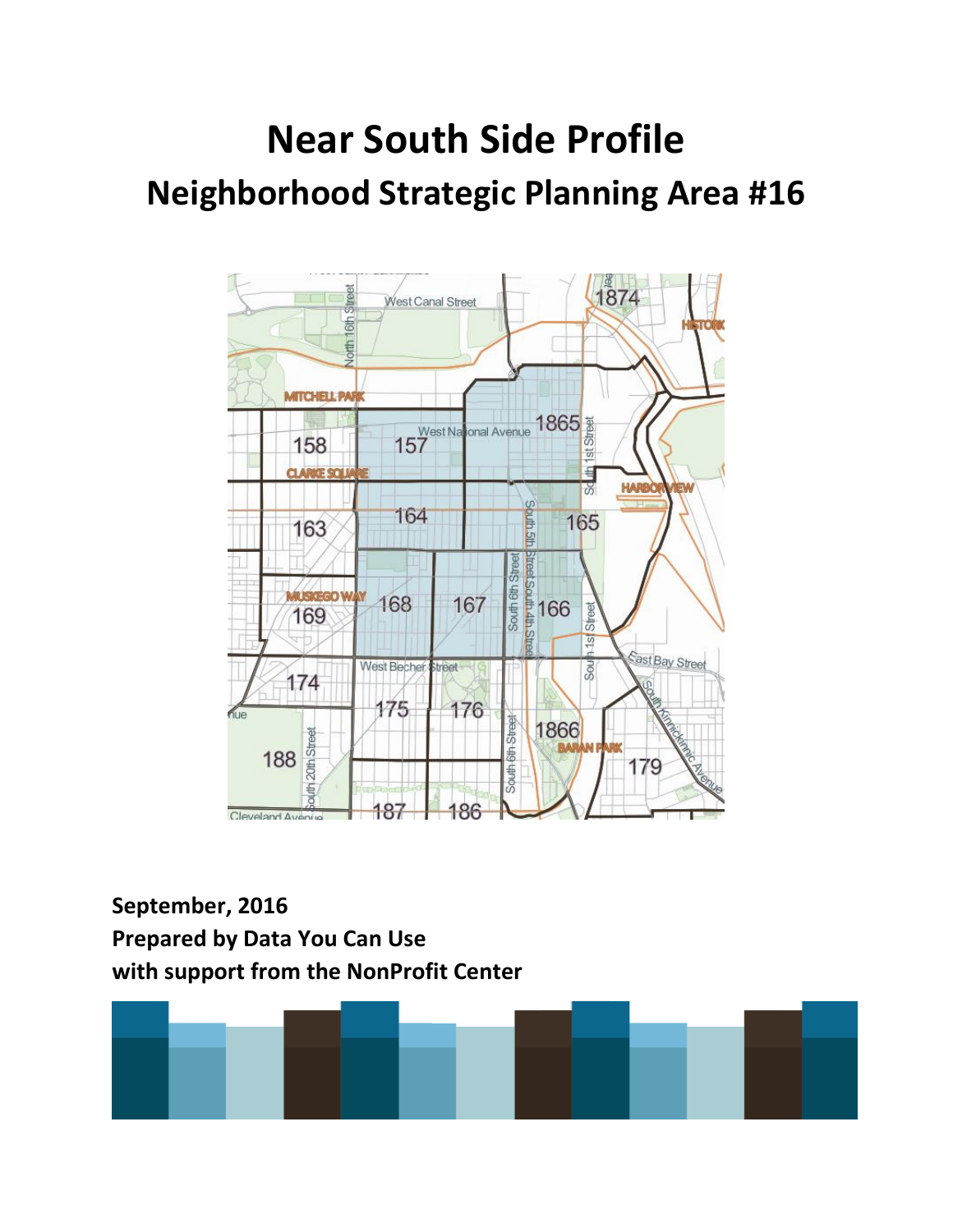Carrie Koss Vallejo, Virginia Carlson and Kathleen Pritchard contributed to this report. Please direct questions or comments about this report to:

Carrie Koss Vallejo [CarrieKV@gmail.com](mailto:CarrieKV@gmail.com) (414) 301-1733

#### **Data source used in this analysis:**

American Community Survey 5 year estimates for 2014 were utilized in this report. Note that data are based on *estimates* from the American Fact Finder survey. Margins of error are not readily available but can be calculated as needed for this custom geography.

American Fact Finder tables referenced in this report: B01001, B03002, B08201, B11001, B15001, B17001, B25041, B25063, S2301, S2401 S2501, S2504, and S2506. [www.Factfinder.census.gov](http://www.factfinder.census.gov/) 

Where there is insufficient data it is reported as NA.

#### **Geography used in this analysis:**

Census areas and NSPs frequently do not have congruent borders. The map on the cover was used to determine which census tracts to include in the following Near South Side NSP analysis.

Census tracts: 157, 164, 165, 166, 167, 168 and 1865 were used to define the geographic area for the Near South Side in this report.

Boundaries are consistent with NSP boundaries at the time analysis was begun.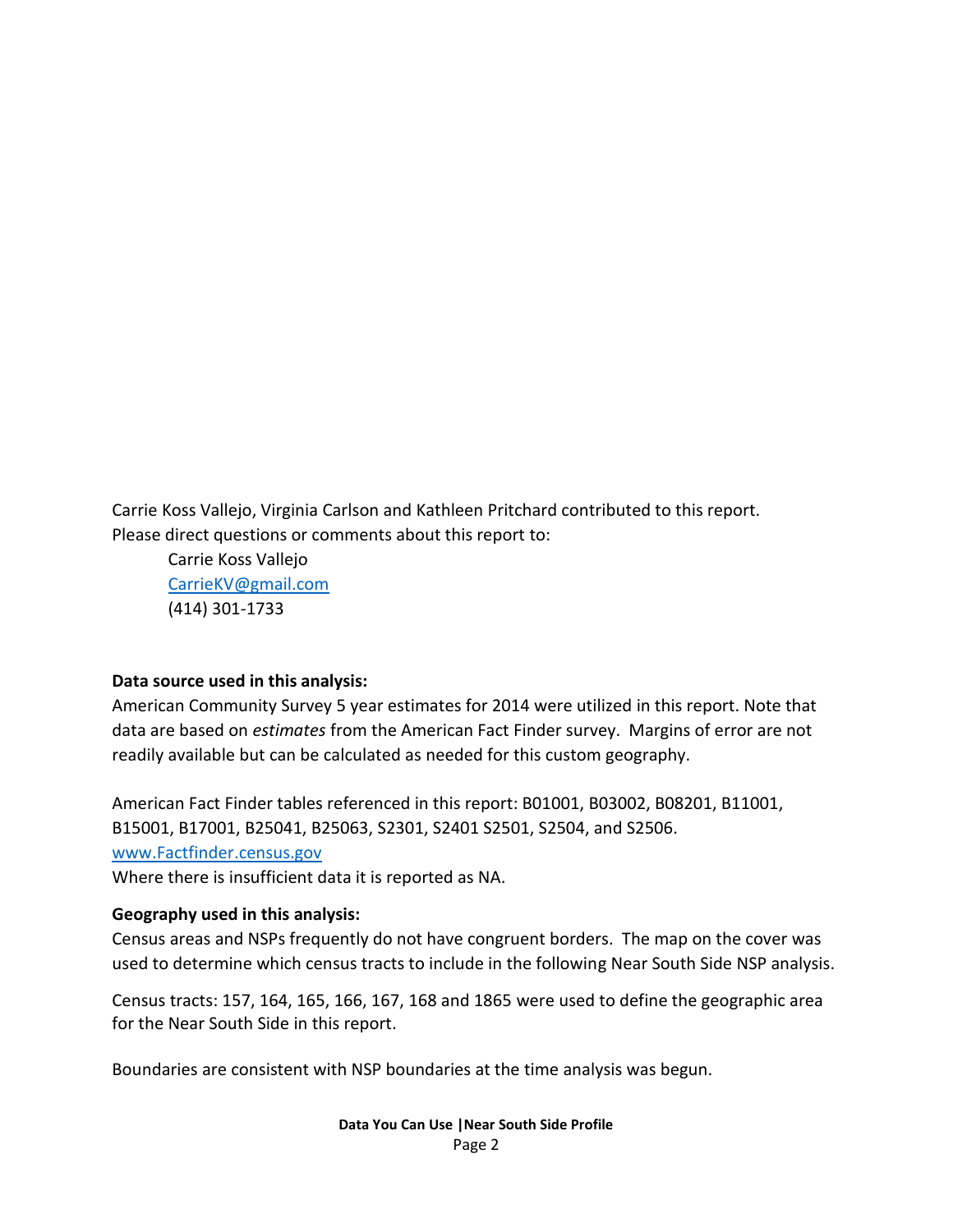# **Table of Contents**

Selected characteristics for

## Near South Side and the City of Milwaukee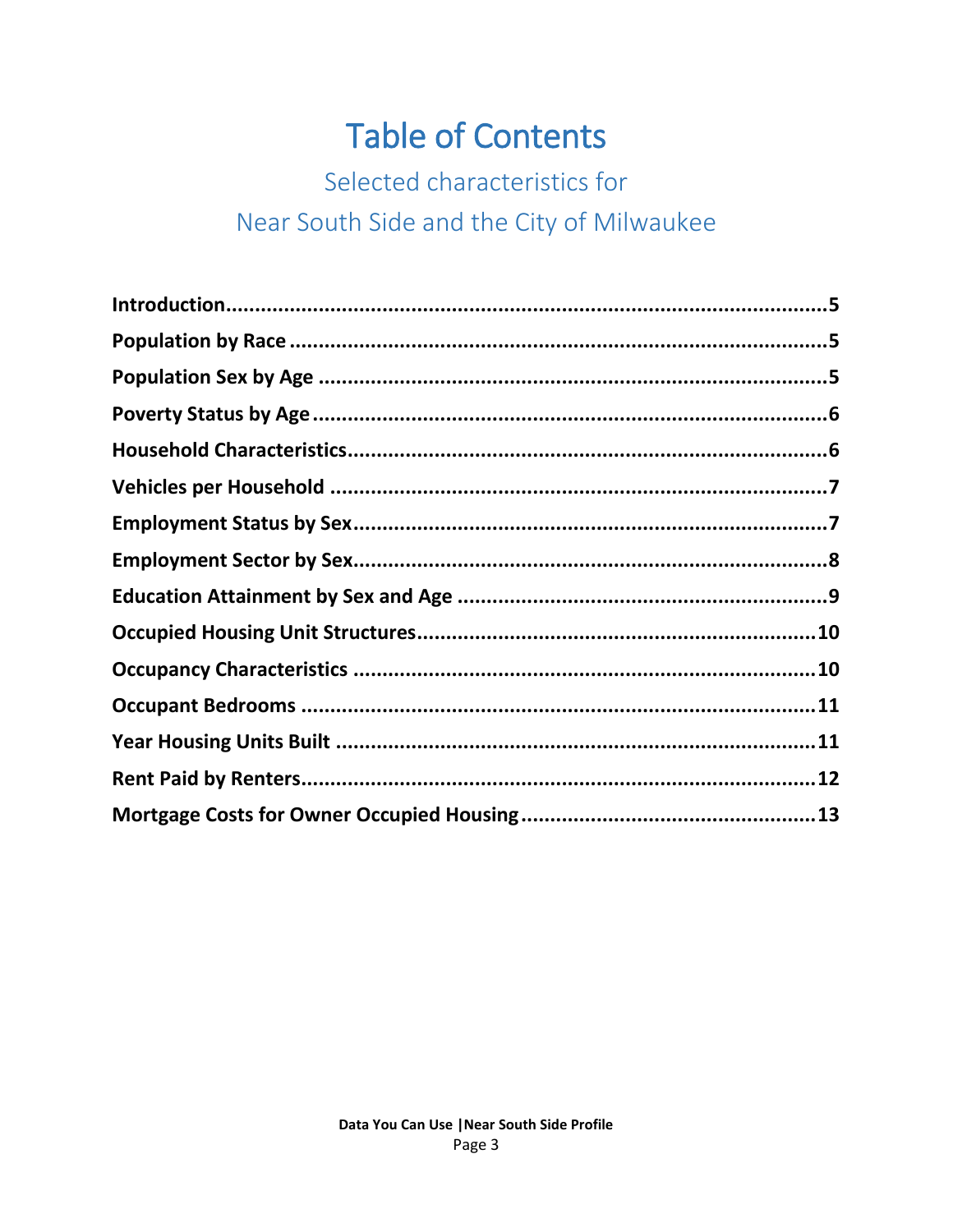#### **Introduction**

This report was prepared by Data You Can Use with the support of the Nonprofit Center. It is the result of input and advice from community organizers working in the neighborhoods supported by Milwaukee's Community Development Block Grant program. Nine Neighborhood Strategic Planning areas were chosen for the development of this profile and partners met to describe the data they wanted –data that would be useful to them in their planning, organizing, and fund development work. They also helped guide the format. Two early prototypes were developed, discussed and adapted to provide this report. Related training (on the use of census data from the American Fact Finder Survey and open source mapping) was conducted and offered to the neighborhood partners. A final draft was reviewed and neighborhood organizers shared the ideas, stories and strategies that they derived from the data.

This *is* "data you can use" they concluded. It can be used with their staff, their partners, their funders, their elected officials and the residents of their neighborhoods. It can be used to supplement and support the stories and anecdotes of residents, to build a case for needed resources, and to identify more questions.

Each of the nine reports are posted on our [website.](http://datayoucanuse.org/) Plans are underway to expand this effort to additional neighborhoods and to explore how the data can be made interactive. There is also an identified "wish list" for additional data that would help the organizers tell their story. The content and format are better because of the input of the neighborhood organizations and organizers who contributed. Thank you. In particular, we would like to acknowledge the persistence and stewardship of Joyce Mallory of the Nonprofit Center of Milwaukee. Without Joyce's efforts, this project would not have come to fruition.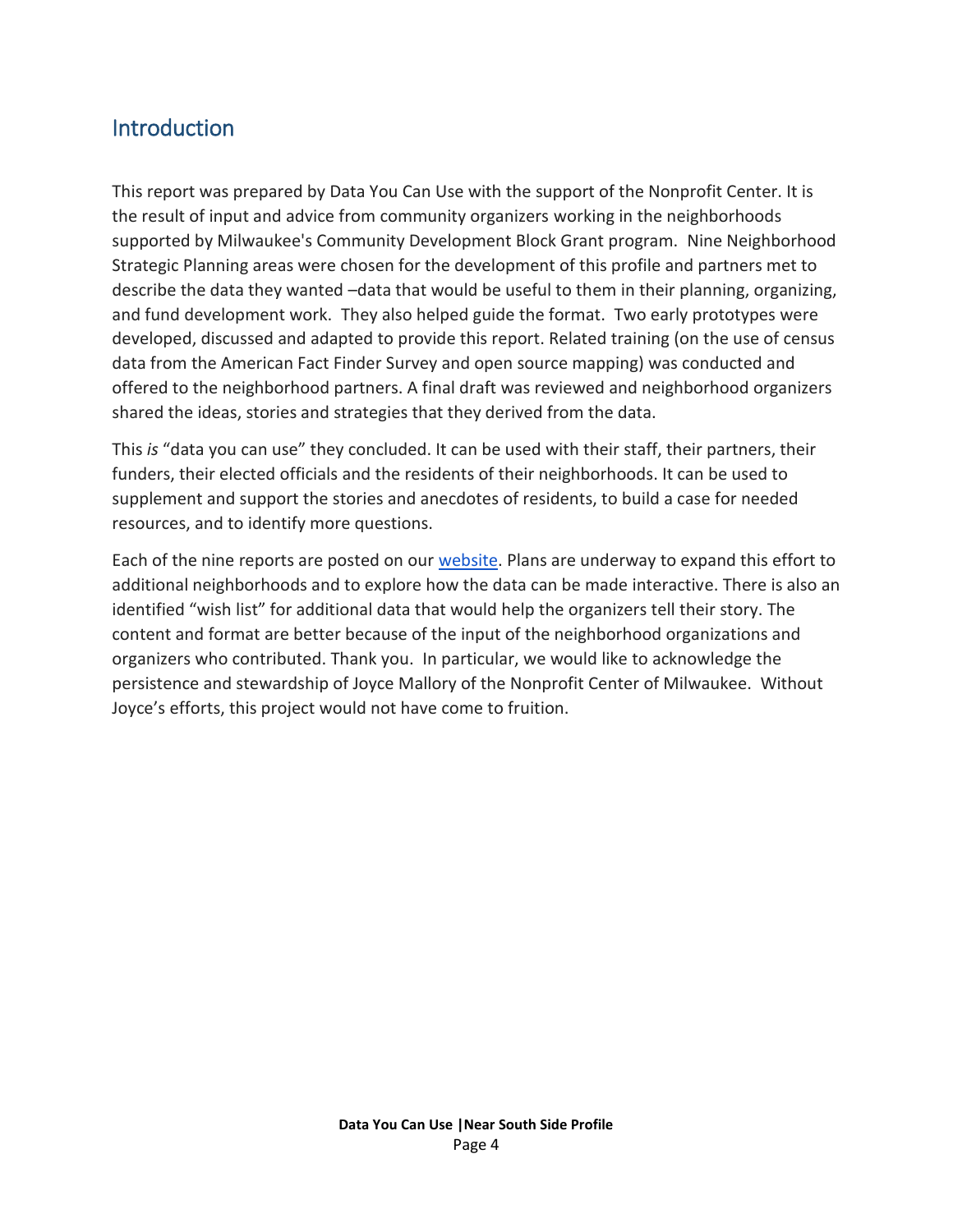## <span id="page-4-0"></span>Population by Race

71% of Near South Side residents are Hispanic or Latino compared to 18% citywide.

|                                         |        | <b>Near South Side</b> | <b>City of Milwaukee</b> |              |
|-----------------------------------------|--------|------------------------|--------------------------|--------------|
| <b>Population by Race</b>               | Count  | <b>Share</b>           | Count                    | <b>Share</b> |
| Population                              | 20,123 | 100.0%                 | 598,078                  | 100.0%       |
| White alone                             | 2,787  | 13.8%                  | 218,611                  | 36.6%        |
| Black or African American alone         | 2,236  | 11.1%                  | 232,196                  | 38.8%        |
| American Indian and Alaska Native alone | 94     | 0.5%                   | 2,690                    | 0.4%         |
| Asian alone                             | 297    | 1.5%                   | 21,986                   | 3.7%         |
| Some other race                         | 83     | 0.4%                   | 666                      | 0.1%         |
| Two or more races                       | 307    | 1.5%                   | 15,665                   | 2.6%         |
| Hispanic or Latino                      | 14,319 | 71.2%                  | 106,086                  | 17.7%        |

## <span id="page-4-1"></span>Population Sex by Age

Just over half (53%) of the Near South Side population is male, higher than the city average of 48%. 22% of all males in the Near South Side are under 10.

|                              |        | <b>Near South Side</b> |         | <b>City of Milwaukee</b> |
|------------------------------|--------|------------------------|---------|--------------------------|
| <b>Population Sex by Age</b> | Count  | <b>Share</b>           | Count   | <b>Share</b>             |
| Total:                       | 20,123 |                        | 598,078 |                          |
| Male:                        | 10,572 | 52.5%                  | 287,843 | 48.1%                    |
| Under 5 years                | 1,195  | 11.3%                  | 24,253  | 8.4%                     |
| 5 to 9 years                 | 1,180  | 11.2%                  | 22,920  | 8.0%                     |
| 10 to 14 years               | 1,024  | 9.7%                   | 21,362  | 7.4%                     |
| 15 to 17 years               | 469    | 4.4%                   | 12,572  | 4.4%                     |
| 18 and 19 years              | 210    | 2.0%                   | 11,119  | 3.9%                     |
| 20 years                     | 67     | 0.6%                   | 5,859   | 2.0%                     |
| 21 to 24 years               | 734    | 6.9%                   | 21,211  | 7.4%                     |
| 25 to 34 years               | 1,580  | 14.9%                  | 47,754  | 16.6%                    |
| 35 to 54 years               | 2,869  | 27.1%                  | 70,186  | 24.4%                    |
| 55 to 66 years               | 846    | 8.0%                   | 32,103  | 11.2%                    |
| 67 years and older           | 398    | 3.8%                   | 18,504  | 6.4%                     |
| Female:                      | 9,551  | 47.5%                  | 310,235 | 51.9%                    |
| Under 5 years                | 932    | 9.8%                   | 23,503  | 7.6%                     |
| 5 to 9 years                 | 930    | 9.7%                   | 21,163  | 6.8%                     |
| 10 to 14 years               | 815    | 8.5%                   | 21,053  | 6.8%                     |
| 15 to 17 years               | 466    | 4.9%                   | 12,867  | 4.1%                     |
| 18 and 19 years              | 296    | 3.1%                   | 11,001  | 3.5%                     |
| 20 years                     | 134    | 1.4%                   | 5,998   | 1.9%                     |
| 21 to 24 years               | 640    | 6.7%                   | 22,753  | 7.3%                     |
| 25 to 34 years               | 1,882  | 19.7%                  | 52,031  | 16.8%                    |
| 35 to 54 years               | 2,337  | 24.5%                  | 75,693  | 24.4%                    |
| 55 to 66 years               | 588    | 6.2%                   | 35,410  | 11.4%                    |
| 67 years and older           | 531    | 5.6%                   | 28,763  | 9.3%                     |

**Data You Can Use |Near South Side Profile**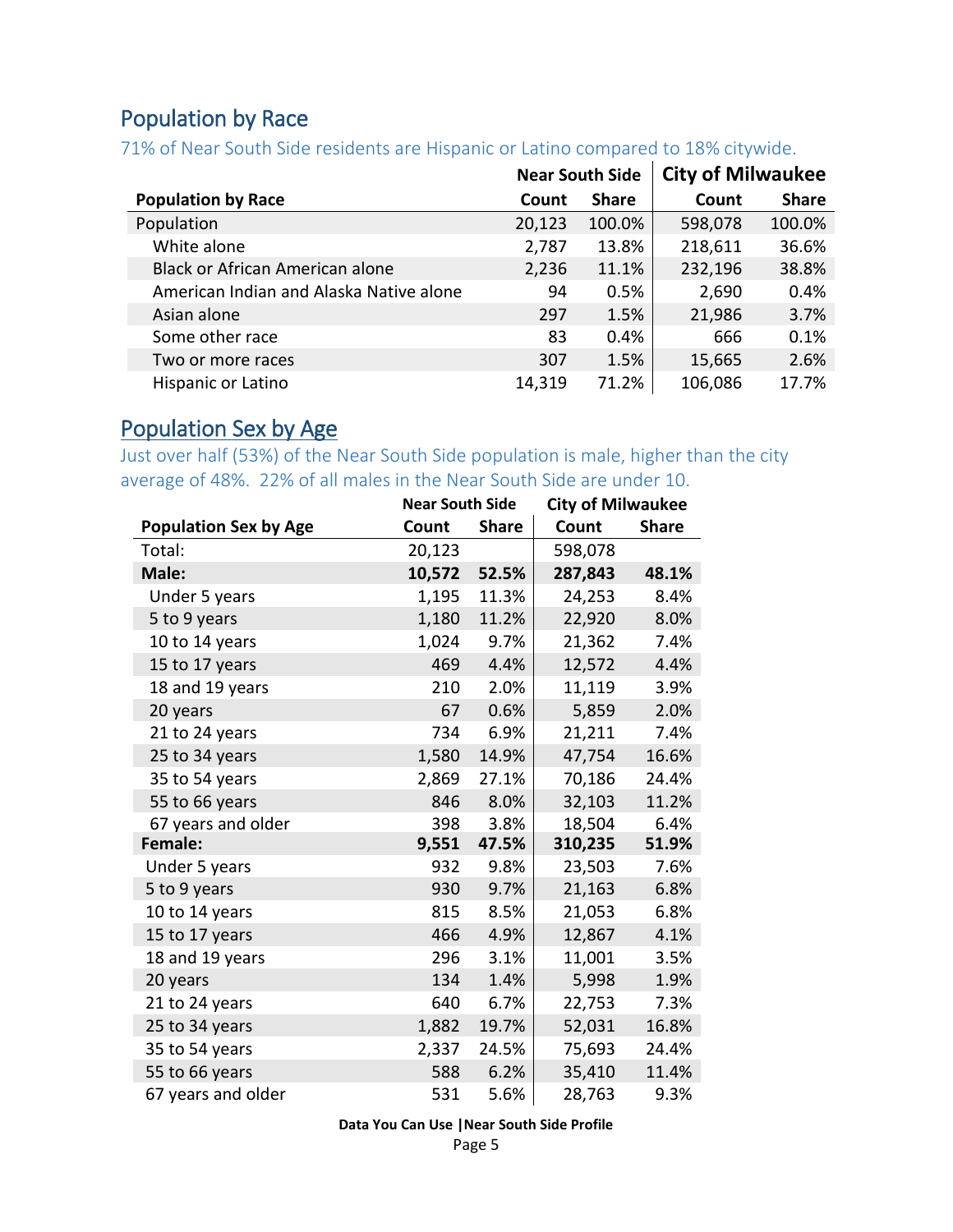### <span id="page-5-0"></span>Poverty Status by Age

45% of Near South Side residents live below the poverty level compared to 29% citywide

|                                                                     |        | <b>Near</b>       | <b>City of Milwaukee</b> |         |
|---------------------------------------------------------------------|--------|-------------------|--------------------------|---------|
|                                                                     |        | <b>South Side</b> |                          |         |
| <b>Residents Living Below Poverty</b>                               | Count  | Percent           | Count                    | Percent |
| Total residents:                                                    | 19,905 | 100.0%            | 581,847                  | 100.0%  |
| Residents with income in the past<br>12 months below poverty level: | 8,905  | 44.7%             | 170,943                  | 29.4%   |
| Under 5 years                                                       | 1,168  | 13.1%             | 21,527                   | 12.6%   |
| 5 years                                                             | 238    | 2.7%              | 4,307                    | 2.5%    |
| 6 to 11 years                                                       | 1,479  | 16.6%             | 22,591                   | 13.2%   |
| 12 to 14 years                                                      | 618    | 6.9%              | 10,157                   | 5.9%    |
| 15 years                                                            | 128    | 1.4%              | 3,162                    | 1.8%    |
| 16 and 17 years                                                     | 268    | 3.0%              | 6,161                    | 3.6%    |
| 18 to 24 years                                                      | 862    | 9.7%              | 28,399                   | 16.6%   |
| 25 to 34 years                                                      | 1,558  | 17.5%             | 24,038                   | 14.1%   |
| 35 to 44 years                                                      | 1,133  | 12.7%             | 16,830                   | 9.8%    |
| 45 to 54 years                                                      | 801    | 9.0%              | 15,408                   | 9.0%    |
| 55 to 64 years                                                      | 460    | 5.2%              | 11,094                   | 6.5%    |
| 65 to 74 years                                                      | 83     | 0.9%              | 3,879                    | 2.3%    |
| 75 years and over                                                   | 109    | 1.2%              | 3,390                    | 2.0%    |

#### <span id="page-5-1"></span>Household Characteristics

Single females head 24% of the households on the Near South Side compared to 22% for the City of Milwaukee.  $\mathbf{L}$ 

|                              | <b>Near</b>  |                   |              | <b>City of Milwaukee</b> |
|------------------------------|--------------|-------------------|--------------|--------------------------|
|                              |              | <b>South Side</b> |              |                          |
| <b>Population Households</b> |              | <b>Units</b>      |              | <b>Units</b>             |
| Total:                       |              | 6,454             |              | 230,181                  |
| Family households:           |              | 4,313             |              | 129,516                  |
| Married-couple family        |              | 1,981             |              | 64,282                   |
| Other family:                |              | 2,332             |              | 65,234                   |
| Male householder, no wife    | 772          |                   | 14,118       |                          |
| present                      |              |                   |              |                          |
| Female householder, no       |              | 1,560             | 51,116       |                          |
| husband present              |              |                   |              |                          |
| Nonfamily households:        |              | 2,141             | 100,665      |                          |
| Householder living alone     |              | 1,682             | 80,465       |                          |
| Householder not living alone | 459          |                   |              | 20,200                   |
| <b>Households by Sex</b>     | <b>Units</b> | Percent           | <b>Units</b> | <b>Percent</b>           |
| Male householder             | 772          | 12.0%             | 14,118       | 6.1%                     |
| Female householder           | 1,560        | 24.2%             | 51,116       | 22.2%                    |

**Data You Can Use |Near South Side Profile**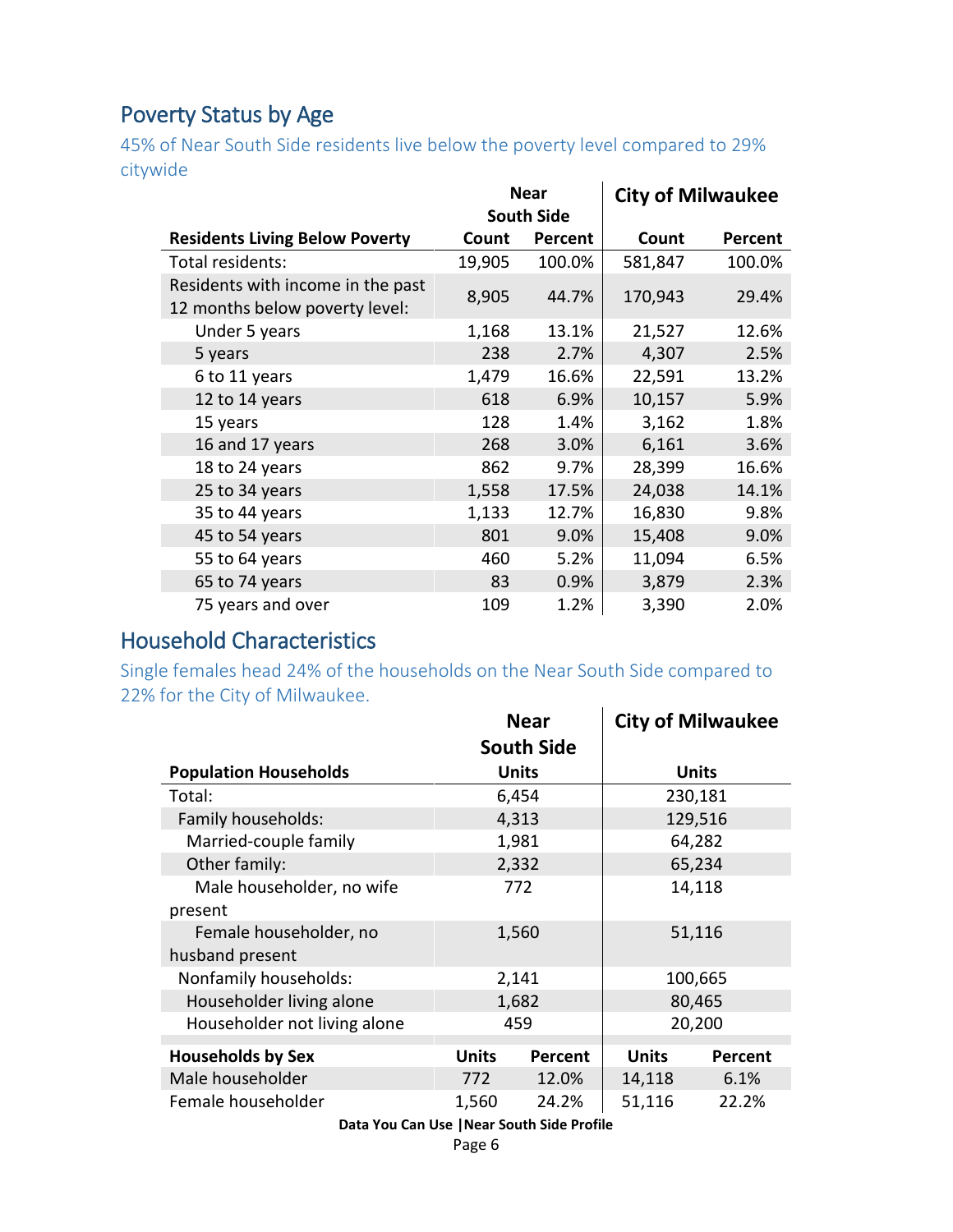#### <span id="page-6-0"></span>Vehicles per Household

On the Near South Side 23% of the households have no vehicle available, compared to 18% for the City.

|                              |              | <b>Near South Side</b> | City of<br><b>Milwaukee</b> |         |  |
|------------------------------|--------------|------------------------|-----------------------------|---------|--|
|                              | <b>Units</b> | Percent                | Units                       | Percent |  |
| Total:                       | 6,454        | 100.0%                 | 230,181                     | 100.0%  |  |
| No vehicle available         | 1,462        | 22.7%                  | 42,428                      | 18.4%   |  |
| 1 vehicle available          | 3,042        | 47.1%                  | 104,003                     | 45.2%   |  |
| 2 vehicles available         | 1,354        | 21.0%                  | 64,654                      | 28.1%   |  |
| 3 vehicles available         | 461          | 7.1%                   | 14,780                      | 6.4%    |  |
| 4 or more vehicles available | 135          | 2.1%                   | 4,316                       | 1.9%    |  |
|                              |              |                        |                             |         |  |

#### <span id="page-6-1"></span>Employment Status by Sex

The unemployment rate in the Near South Side is 17%, higher than the City's 12%.

|                           |              | <b>Near South Side</b> |        |                       |              | <b>City of Milwaukee</b> |        |                       |
|---------------------------|--------------|------------------------|--------|-----------------------|--------------|--------------------------|--------|-----------------------|
|                           | <b>Total</b> | In labor<br>force      | $UnR*$ | <b>Not</b><br>working | <b>Total</b> | In labor<br>force        | $UnR*$ | <b>Not</b><br>working |
| Age 20 to 64<br>years     | 11,563       | 69.2%                  | 17.1%  | 48.0%                 | 360,980      | 76.1%                    | 12.4%  | 36.3%                 |
| <b>SEX</b>                |              |                        |        |                       |              |                          |        |                       |
| Male                      | 6,026        | 79.4%                  | 15.9%  | 36.6%                 | 173,389      | 78.0%                    | 13.8%  | 35.8%                 |
| Female                    | 5,537        | 58.1%                  | 18.8%  | 60.7%                 | 187,591      | 74.3%                    | 11.0%  | 36.7%                 |
| With children<br><6 years | 1,368        | 53.6%                  | 28.9%  | 75.4%                 | 32,570       | 75.6%                    | 17.3%  | 41.7%                 |

\*UnR stands for "Unemployment Rate," or percentage of the labor force that is unemployed and actively seeking employment.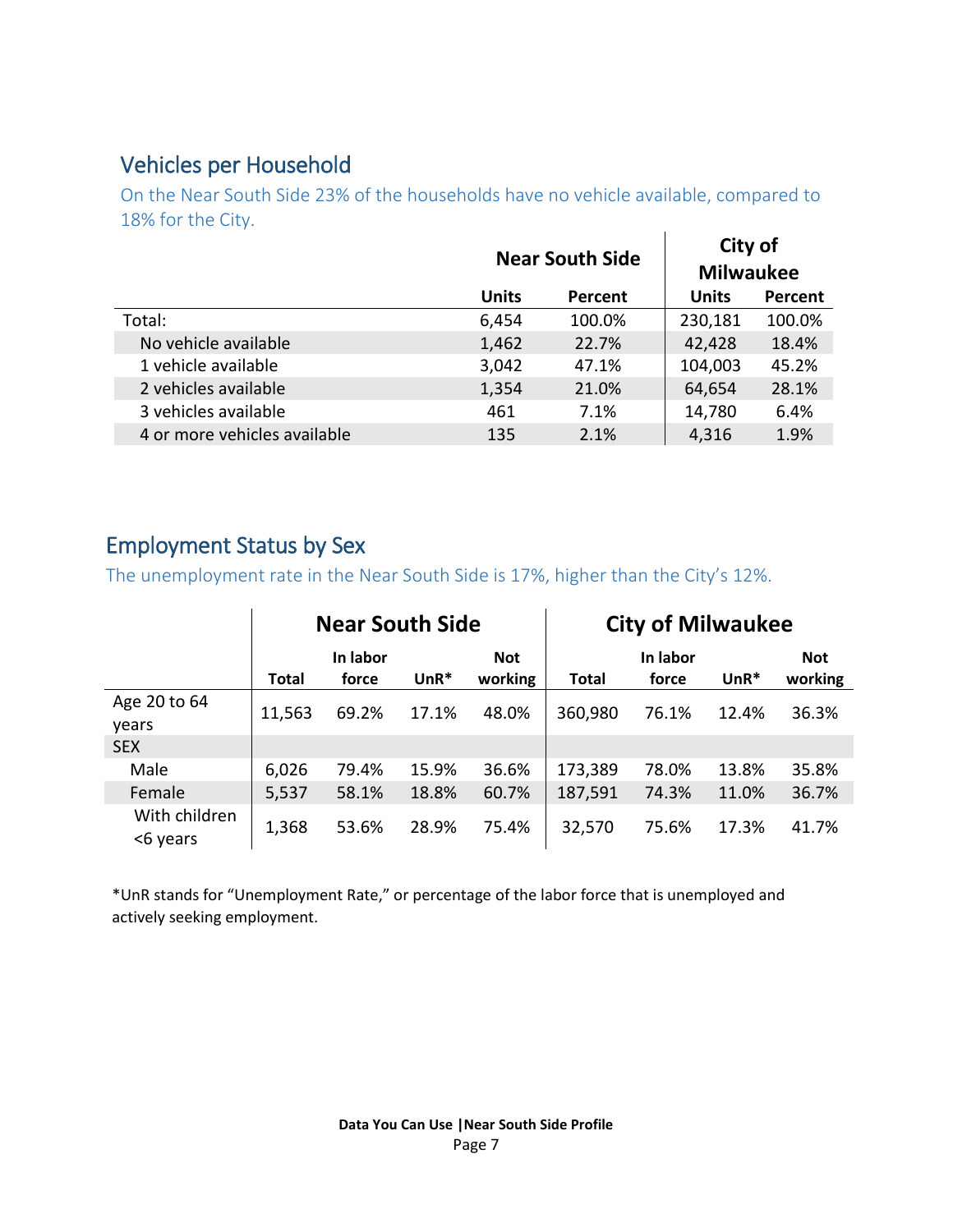### Employment Sector by Sex

In the Near South Side 33% of the labor force are employed in service occupations with annual earnings of \$14,256 and 30% are employed in Production, transportation, and material moving occupations with annual earnings of \$20,119.

<span id="page-7-0"></span>

|                                                                        | <b>Near South Side</b> |                     |       |        |                    |         |                     | <b>City of Milwaukee</b> |        |                    |
|------------------------------------------------------------------------|------------------------|---------------------|-------|--------|--------------------|---------|---------------------|--------------------------|--------|--------------------|
| <b>Employed Population</b><br>by Occupation                            | Total                  | Percent<br>Employed | Male  | Female | Median<br>earnings | Total   | Percent<br>Employed | Male                     | Female | Median<br>earnings |
| Civilian employed                                                      |                        |                     |       |        |                    |         |                     |                          |        |                    |
| population 16 years<br>and over                                        | 7,011                  | 100.0%              | 60.4% | 39.6%  | \$19,702           | 257,610 | 100%                | 48.3%                    | 51.7%  | \$27,285           |
| Management,                                                            |                        |                     |       |        |                    |         |                     |                          |        |                    |
| business, science, and<br>arts occupations:                            | 814                    | 11.6%               | 48.0% | 52.0%  | \$32,246           | 77,758  | 30.2%               | 41.8%                    | 58.2%  | \$44,288           |
| Service occupations:                                                   | 2,293                  | 32.7%               | 49.7% | 50.3%  | \$14,256           | 62,232  | 24.1%               | 41.1%                    | 58.9%  | \$17,061           |
| Sales and office<br>occupations:                                       | 1,077                  | 15.4%               | 38.7% | 61.3%  | \$19,093           | 59,235  | 23.0%               | 33.9%                    | 66.1%  | \$25,144           |
| Natural resources,<br>construction, and<br>maintenance<br>occupations: | 724                    | 10.3%               | 91.6% | 8.4%   | \$28,836           | 14,357  | 5.6%                | 93.7%                    | 6.3%   | \$31,440           |
| Production,<br>transportation, and<br>material moving<br>occupations:  | 2,103                  | 30.0%               | 77.0% | 23.0%  | \$20,119           | 44,028  | 17.1%               | 74.4%                    | 25.6%  | \$26,075           |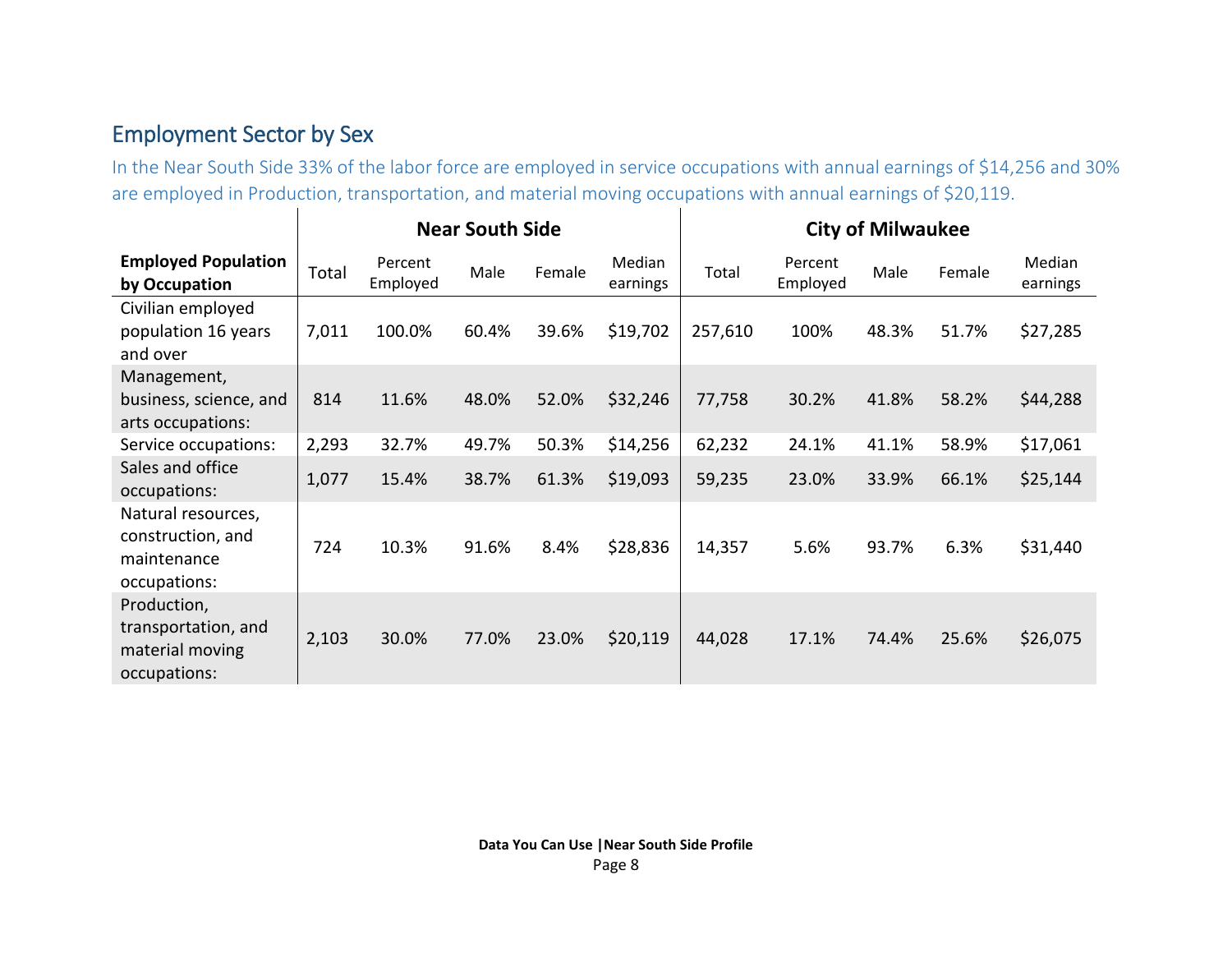## <span id="page-8-0"></span>Educational Attainment by Sex and Age

The high school graduation rate for males 18-24 in Near South Side is 40%, significantly higher than the City rate of 30%. For girls this rate is 33%, again higher than the City rate of 25% in this age group.

|                                             | <b>Near</b>       |         | City of |                  |  |
|---------------------------------------------|-------------------|---------|---------|------------------|--|
|                                             | <b>South Side</b> |         |         | <b>Milwaukee</b> |  |
|                                             | Count             | Percent | Count   | Percent          |  |
| Total:                                      | 13,112            |         | 438,385 |                  |  |
| Male:                                       | 6,704             |         | 206,736 |                  |  |
| 18 to 24 years:                             | 1,011             |         | 38,189  |                  |  |
| Less than high school diploma               | 469               | 46.4%   | 8,038   | 21.0%            |  |
| High school graduate (includes equivalency) | 400               | 39.6%   | 11,131  | 29.1%            |  |
| Some college, no bachelor's degree          | 134               | 13.3%   | 15,855  | 41.5%            |  |
| Bachelor's degree or higher                 | 8                 | 0.8%    | 3,165   | 8.3%             |  |
| 25 to 34 years:                             | 1,580             |         | 47,754  |                  |  |
| Less than high school diploma               | 733               | 46.4%   | 7,259   | 15.2%            |  |
| High school graduate (includes equivalency) | 435               | 27.5%   | 13,362  | 28.0%            |  |
| Some college, no bachelor's degree          | 255               | 16.1%   | 13,860  | 29.0%            |  |
| Bachelor's degree or higher                 | 157               | 9.9%    | 13,273  | 27.8%            |  |
| 35 to 64 years:                             | 3,645             |         | 98,565  |                  |  |
| Less than high school diploma               | 1,806             | 49.5%   | 18,588  | 18.9%            |  |
| High school graduate (includes equivalency) | 1,034             | 28.4%   | 32,930  | 33.4%            |  |
| Some college, no bachelor's degree          | 626               | 17.2%   | 27,311  | 27.7%            |  |
| Bachelor's degree or higher                 | 179               | 4.9%    | 19,736  | 20.0%            |  |
| 65 years and over:                          | 468               |         | 22,228  |                  |  |
| Less than high school diploma               | 235               | 50.2%   | 6,145   | 27.6%            |  |
| High school graduate (includes equivalency) | 94                | 20.1%   | 7,557   | 34.0%            |  |
| Some college, no bachelor's degree          | 115               | 24.6%   | 4,500   | 20.2%            |  |
| Bachelor's degree or higher                 | 24                | 5.1%    | 4,026   | 18.1%            |  |
| Female:                                     | 6,408             |         | 231,649 |                  |  |
| 18 to 24 years:                             | 1,070             |         | 39,752  |                  |  |
| Less than high school diploma               | 360               | 33.6%   | 5,194   | 13.1%            |  |
| High school graduate (includes equivalency) | 351               | 32.8%   | 9,910   | 24.9%            |  |
| Some college, no bachelor's degree          | 359               | 33.6%   | 20,725  | 52.1%            |  |
| Bachelor's degree or higher                 | $\pmb{0}$         |         | 3,923   | 9.9%             |  |
| 25 to 34 years:                             | 1,882             |         | 52,031  |                  |  |
| Less than high school diploma               | 544               | 28.9%   | 6,524   | 12.5%            |  |
| High school graduate (includes equivalency) | 656               | 34.9%   | 11,435  | 22.0%            |  |
| Some college, no bachelor's degree          | 446               | 23.7%   | 17,736  | 34.1%            |  |
| Bachelor's degree or higher                 | 236               | 12.5%   | 16,336  | 31.4%            |  |
| 35 to 64 years:                             | 2,881             |         | 106,809 |                  |  |
| Less than high school diploma               | 1,315             | 45.6%   | 18,504  | 17.3%            |  |
| High school graduate (includes equivalency) | 799               | 27.7%   | 31,011  | 29.0%            |  |
| Some college, no bachelor's degree          | 649               | 22.5%   | 33,762  | 31.6%            |  |
| Bachelor's degree or higher                 | 118               | 4.1%    | 23,532  | 22.0%            |  |
| 65 years and over:                          | 575               |         | 33,057  |                  |  |
| Less than high school diploma               | 397               | 69.0%   | 8,674   | 26.2%            |  |
| High school graduate (includes equivalency) | 89                | 15.5%   | 12,620  | 38.2%            |  |
| Some college, no bachelor's degree          | 69                | 12.0%   | 6,646   | 20.1%            |  |
| Bachelor's degree or higher                 | 20                | 3.5%    | 5,117   | 15.5%            |  |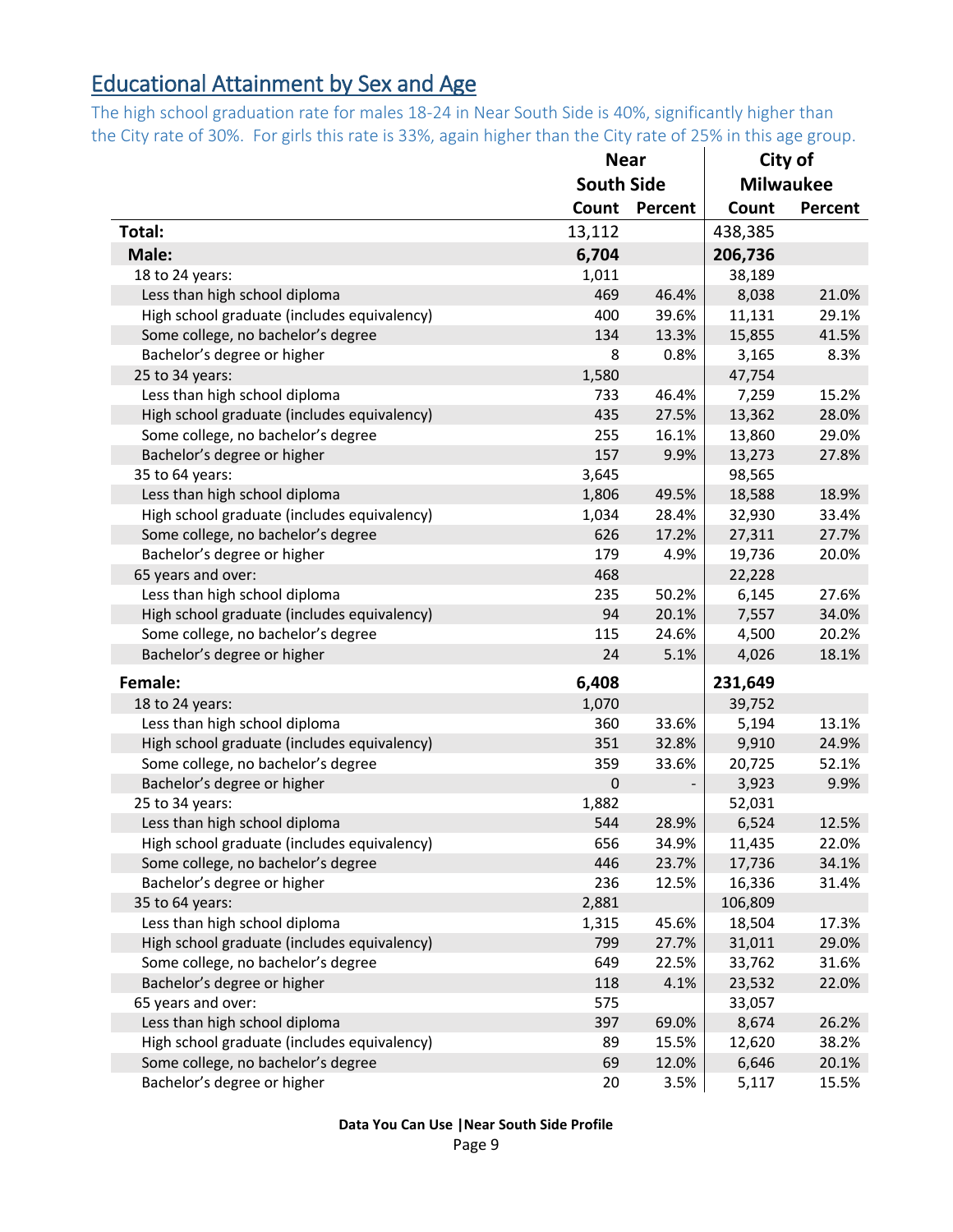### <span id="page-9-1"></span>Occupancy Characteristics

The rate of owner occupancy in the Near South Side is 31% compared to the citywide rate of 43%.

|                       |       | <b>Near South Side</b> | <b>City of Milwaukee</b> |         |
|-----------------------|-------|------------------------|--------------------------|---------|
| <b>Housing Status</b> | Units | Percent                | Units                    | Percent |
| Total housing units   | 7,501 |                        | 257,965                  |         |
| Owner and renter      | 6,381 | 85.1%                  | 230,181                  | 89.2%   |
| Owner occupied        | 1,954 | 30.6%                  | 99,034                   | 43.0%   |
| Renter occupied       | 4,427 | 69.4%                  | 131,147                  | 57.0%   |

#### <span id="page-9-0"></span>Occupied Housing Unit Structures

In the Near South Side, 69% of the occupied housing are rented units, higher than the City's 57%. Most are one unit detached structures.

|                    |              | <b>Near South Side</b> |              | <b>City of Milwaukee</b> |              |              |
|--------------------|--------------|------------------------|--------------|--------------------------|--------------|--------------|
|                    | Total        | <b>OO</b>              | Rented       | Total                    | <b>OO</b>    | Rented       |
|                    | <b>Units</b> | <b>Units</b>           | <b>Units</b> | <b>Units</b>             | <b>Units</b> | <b>Units</b> |
| Occupied units     | 6,381        | 1,954                  | 4,427        | 230,181                  | 99,034       | 131,147      |
|                    |              | $(30.6\%)$             | (69.4%)      |                          | $(43.0\%)$   | (57.0%)      |
| UNITS IN STRUCTURE |              |                        |              |                          |              |              |
| 1, detached        | 50.9%        | 80.1%                  | 38.0%        | 42.1%                    | 76.6%        | 16.0%        |
| 1, attached        | 4.5%         | 4.8%                   | 4.4%         | 6.8%                     | 5.6%         | 7.7%         |
| 2 apartments       | 22.6%        | 10.4%                  | 28.0%        | 19.3%                    | 10.8%        | 25.8%        |
| 3 or 4 apartments  | 8.0%         | 2.7%                   | 10.4%        | 7.3%                     | 1.1%         | 12.0%        |
| 5 to 9 apartments  | 3.1%         | $\Omega$               | 4.5%         | 5.9%                     | 0.8%         | 9.7%         |
| 10 or more         | 10.2%        | 2.0%                   | 13.9%        | 18.3%                    | 4.5%         | 28.6%        |
| apartments         |              |                        |              |                          |              |              |
| Mobile home/other  | 0.5%         |                        | 0.8%         | 0.4%                     | 0.6%         | 0.2%         |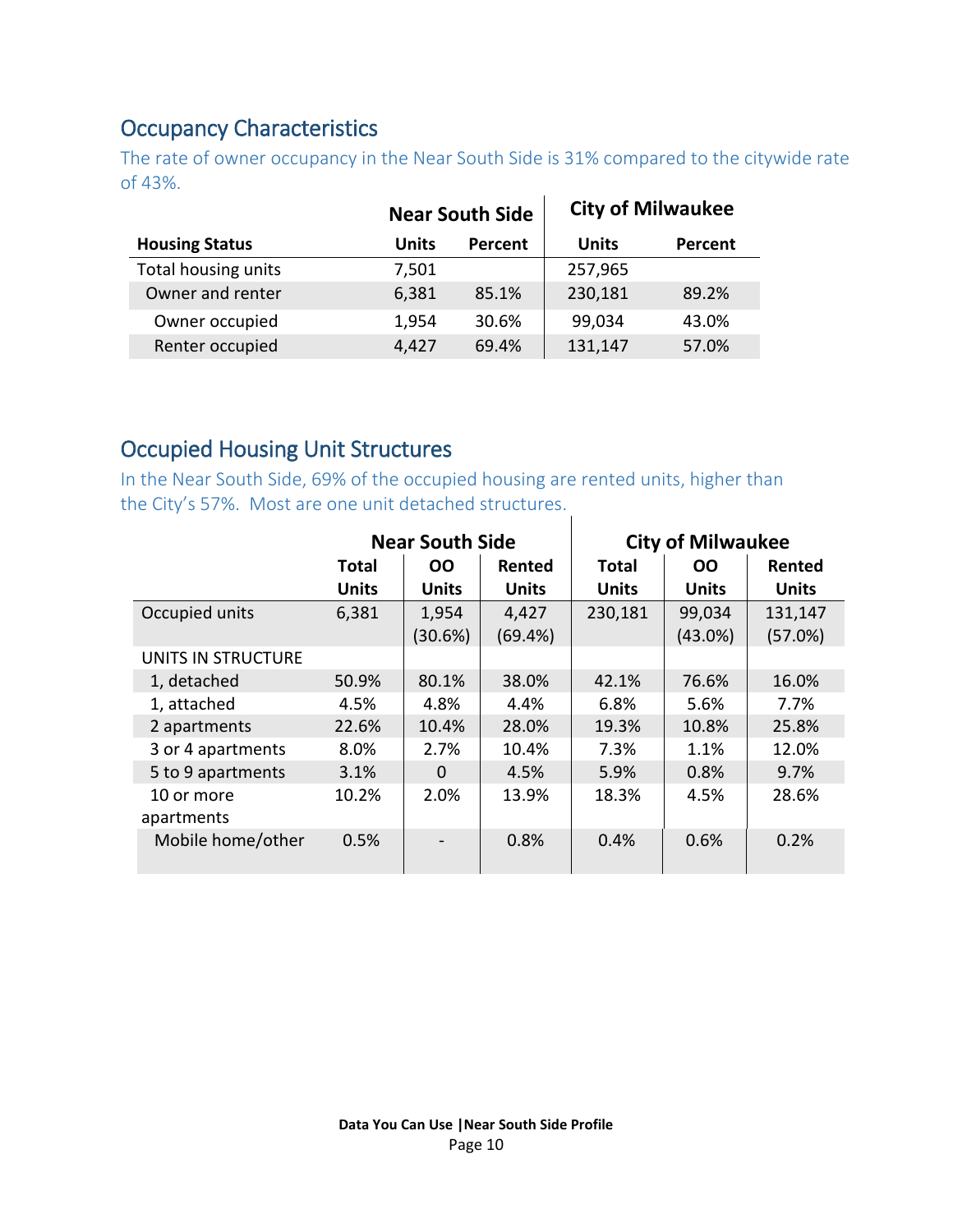#### <span id="page-10-0"></span>Occupant Bedrooms

On the Near South Side 8% of units have no bedroom, more than two times the city's percentage (3%).  $\mathbf{r}$ 

|                          |       | <b>Near</b><br><b>South Side</b> | <b>City of Milwaukee</b> |         |
|--------------------------|-------|----------------------------------|--------------------------|---------|
| <b>Occupant Bedrooms</b> | Count | Percent                          | Count                    | Percent |
| Total:                   | 7,501 |                                  | 257,965                  |         |
| No bedroom               | 617   | 8.2%                             | 7,930                    | 3.1%    |
| 1 bedroom                | 1,404 | 18.7%                            | 42,557                   | 16.5%   |
| 2 bedrooms               | 2,419 | 32.2%                            | 92,693                   | 35.9%   |
| 3 bedrooms               | 2,147 | 28.6%                            | 85,613                   | 33.2%   |
| 4 bedrooms               | 705   | 9.4%                             | 22,826                   | 8.8%    |
| 5 or more bedrooms       | 209   | 2.8%                             | 6,346                    | 2.5%    |

#### <span id="page-10-1"></span>Year Housing Units Built

Nearly two-thirds (64%) of the occupied properties on the Near South Side were built in 1939 or earlier, compared to 37% citywide.  $\mathbf{L}$ 

|                           | <b>Near South Side</b> |                          |              | <b>City of Milwaukee</b> |              |              |
|---------------------------|------------------------|--------------------------|--------------|--------------------------|--------------|--------------|
|                           | <b>Total</b>           | <b>OO</b>                | Rented       | <b>Total</b>             | <b>OO</b>    | Rented       |
|                           | <b>Units</b>           | <b>Units</b>             | <b>Units</b> | <b>Units</b>             | <b>Units</b> | <b>Units</b> |
| Occupied housing<br>units | 6,391                  | 1,954                    | 4,427        | 230,181                  | 99,034       | 131,147      |
| Year Structure Built      |                        |                          |              |                          |              |              |
| 2010 or later             | 0.2%                   | $\overline{\phantom{a}}$ | 0.3%         | 0.4%                     | 0.2%         | 0.6%         |
| 2000 to 2009              | 1.1%                   | 1.3%                     | 1.0%         | 3.5%                     | 3.6%         | 3.5%         |
| 1980 to 1999              | 3.5%                   | 3.7%                     | 3.4%         | 7.1%                     | 4.4%         | 9.1%         |
| 1960 to 1979              | 6.1%                   | 4.2%                     | 6.9%         | 19.7%                    | 16.6%        | 22.0%        |
| 1940 to 1959              | 25.5%                  | 30.1%                    | 23.5%        | 32.3%                    | 40.0%        | 26.5%        |
| 1939 or earlier           | 63.7%                  | 60.8%                    | 65.0%        | 37.0%                    | 35.2%        | 38.3%        |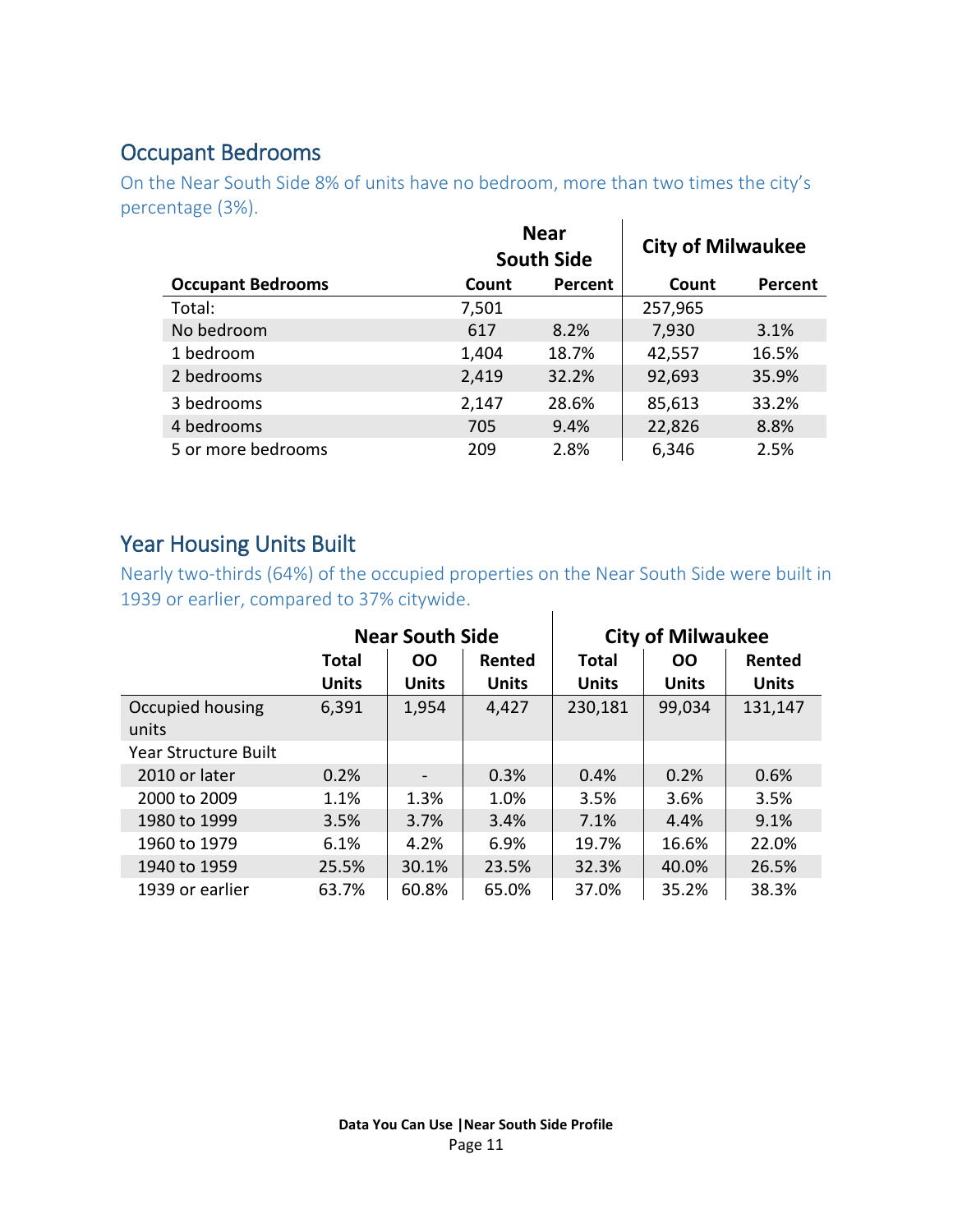## <span id="page-11-0"></span>Rent Paid by Renters

The largest percentage of renters in the Near South Side neighborhood pay between \$800- \$899 monthly rent, comparable to the City rate.

|                    | <b>Near South Side</b> |         | <b>City of Milwaukee</b> |         |
|--------------------|------------------------|---------|--------------------------|---------|
| <b>Rent Paid</b>   | <b>Units</b>           | Percent | <b>Units</b>             | Percent |
| Total              | 4,791                  | 100.0%  | 131,147                  | 100.0%  |
| With cash rent:    | 4,701                  | 98.1%   | 128,661                  | 98.1%   |
| Less than \$100    | $\overline{7}$         | 0.1%    | 546                      | 0.4%    |
| \$100 to \$149     | 16                     | 0.3%    | 404                      | 0.3%    |
| \$150 to \$199     | 16                     | 0.3%    | 742                      | 0.6%    |
| \$200 to \$249     | 57                     | 1.2%    | 2,951                    | 2.3%    |
| \$250 to \$299     | 23                     | 0.5%    | 1,519                    | 1.2%    |
| \$300 to \$349     | 25                     | 0.5%    | 1,740                    | 1.3%    |
| \$350 to \$399     | 57                     | 1.2%    | 2,018                    | 1.5%    |
| \$400 to \$449     | 137                    | 2.9%    | 2,038                    | 1.6%    |
| \$450 to \$499     | 152                    | 3.2%    | 2,934                    | 2.2%    |
| \$500 to \$549     | 377                    | 7.9%    | 5,250                    | 4.0%    |
| \$550 to \$599     | 404                    | 8.4%    | 6,869                    | 5.2%    |
| \$600 to \$649     | 436                    | 9.1%    | 7,848                    | 6.0%    |
| \$650 to \$699     | 392                    | 8.2%    | 10,403                   | 7.9%    |
| \$700 to \$749     | 489                    | 10.2%   | 11,619                   | 8.9%    |
| \$750 to \$799     | 398                    | 8.3%    | 10,931                   | 8.3%    |
| \$800 to \$899     | 698                    | 14.6%   | 19,448                   | 14.8%   |
| \$900 to \$999     | 471                    | 9.8%    | 12,896                   | 9.8%    |
| \$1,000 to \$1,249 | 437                    | 9.1%    | 17,361                   | 13.2%   |
| \$1,250 to \$1,499 | 67                     | 1.4%    | 6,448                    | 4.9%    |
| \$1,500 to \$1,999 | 42                     | 0.9%    | 3,321                    | 2.5%    |
| \$2,000 or more    |                        | 0.0%    | 1,375                    | 1.0%    |
| No cash rent       | 90                     | 1.9%    | 2,486                    | 1.9%    |